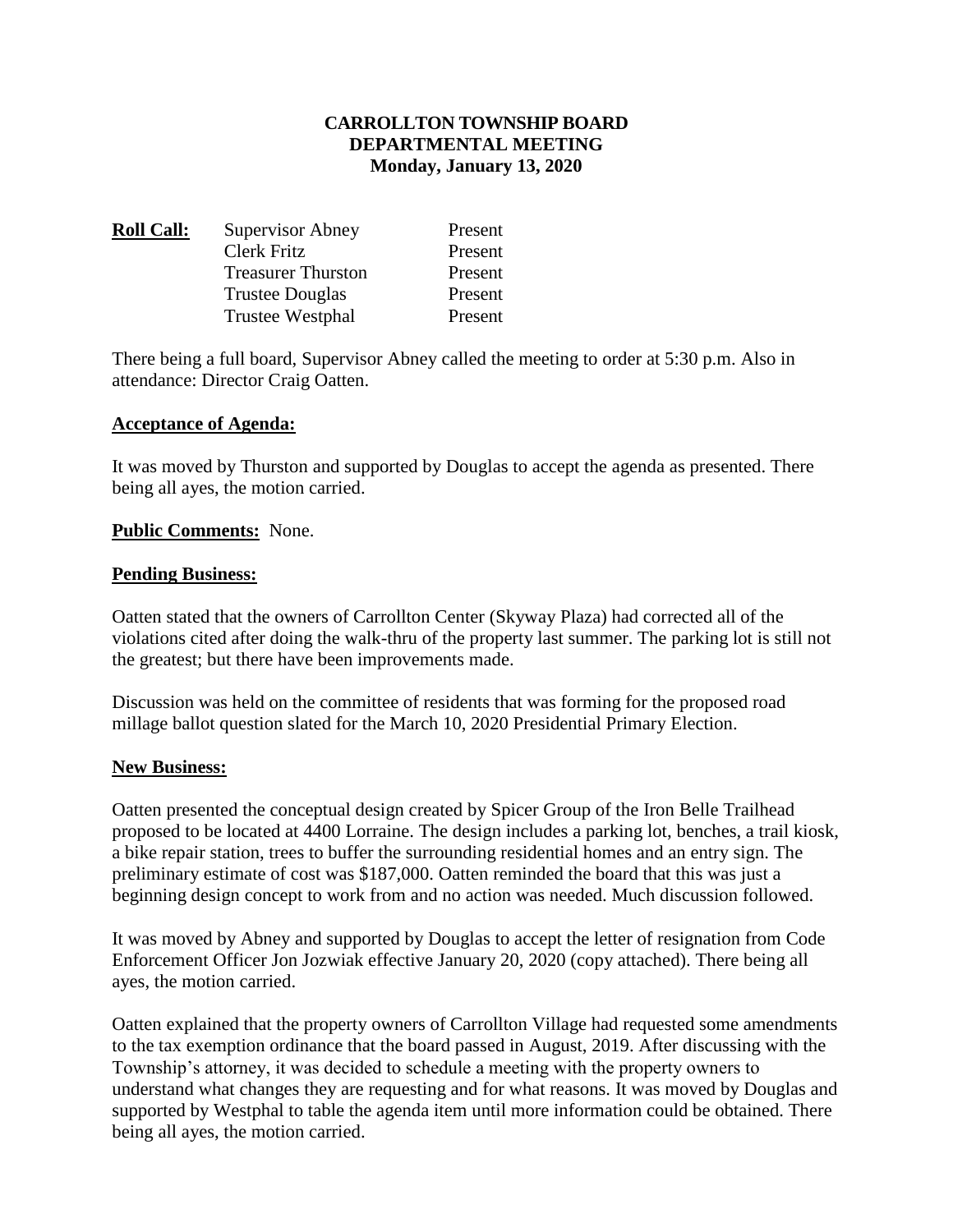## **Public Comments:**

Judy George, 705 Oakview, asked why the code enforcement officer was leaving. Abney stated that he was hired by Saginaw Township at a pay rate that Carrollton couldn't compete with.

## **Director Comments:**

Oatten reminded the board members that the Neighborhood Watch meeting was scheduled for the following evening, January 14 at 6:00pm at Messiah Lutheran Church.

Oatten stated that he and the other department heads were reviewing the schedule of insured property for the upcoming renewal with the liability insurance company on March 1.

Oatten informed the board that Police Officer Jim Kellett would be retiring in the near future and he had accepted a position at Carrollton Public Schools as a full-time security officer. Oatten has requested a meeting with the school superintendent as he was unsure if the schools still wanted a school resource officer as well as a security officer. He would bring more information to the board after the meeting. Discussion followed.

### **Board Comments:**

Fritz asked if the new police patrol vehicle would be arriving soon. Oatten responded that the last time he called; he was told it would be a January delivery date. Fritz also asked that monies be budgeted for the Township Office parking lot. Oatten stated that Weaver was working on a schedule of capital assets with proposed replacement dates for the General Fund.

Thurston stated that since Weaver budgets conservatively on the incoming State revenue sharing; that maybe any extra funds that come in should go towards capital asset planning. Thurston thanked Oatten for the Police Department's assistance with the loose dogs on her street. She also commented on how many car break-ins there had been recently and asked Oatten if he had any leads on the culprits. Oatten responded that they have video footage of what looks like four teenagers approaching a vehicle; however, the identities of the culprits cannot be determined.

Douglas stated that at the next Planning Commission meeting, Spicer would be providing a final draft of the Master Plan for approval. Also, Douglas commented on the trailhead design and how some of those same concepts could be applied to our existing parks. Discussion followed.

Abney asked Oatten to provide the road millage information to the public that attend the Neighborhood Watch meeting on January 14.

# **Adjournment:**

It was moved by Fritz and supported by Thurston to adjourn. There being all ayes, the meeting adjourned at 6:12 p.m.